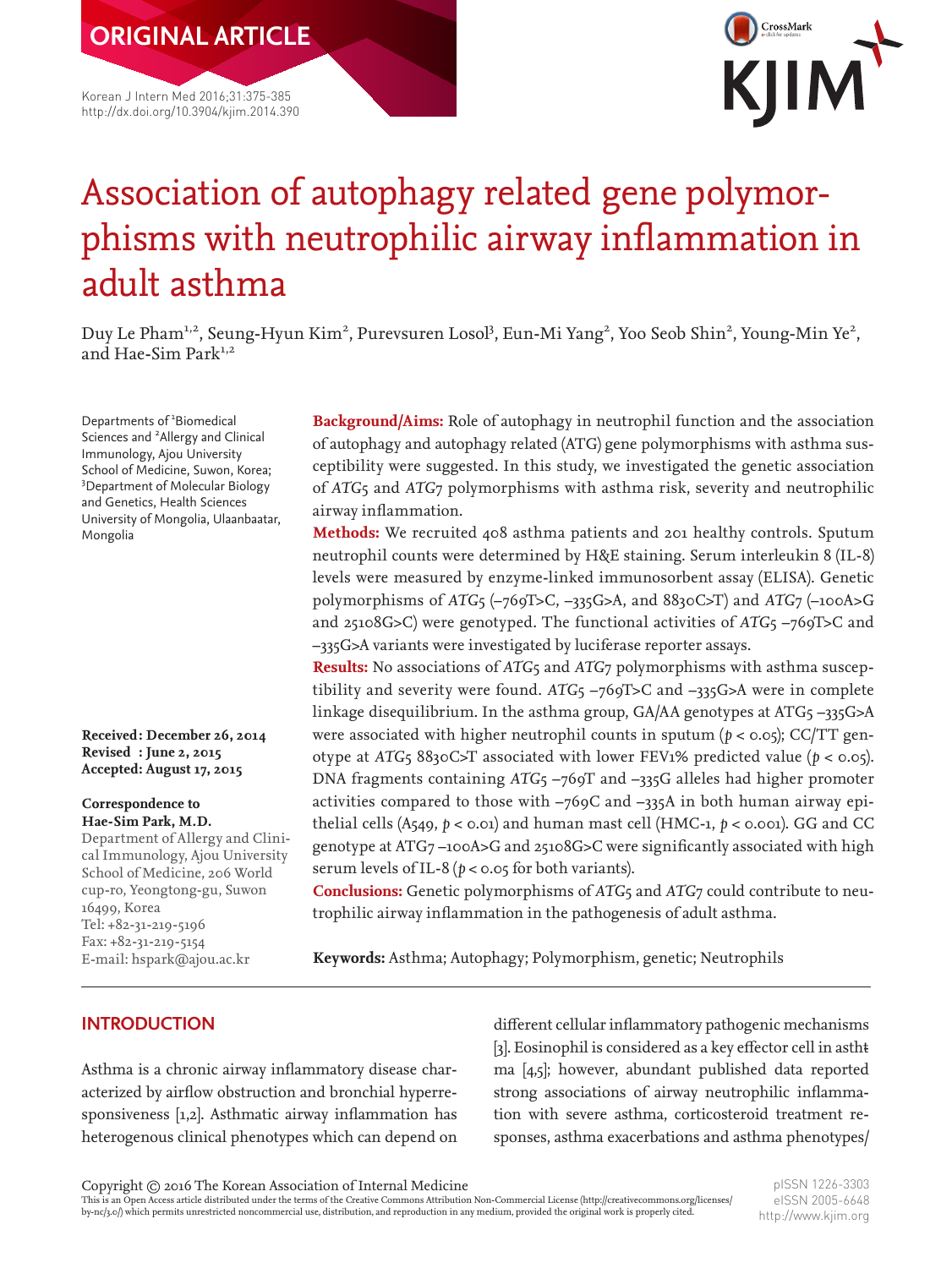# KJIM<sup>+</sup>

endotypes [6]. The roles of neutrophil in asthma pathoagenesis are not completely understood and the genetic predictive factor for neutrophilic inflammatory phenotypes in asthma has not been identified.

Macroautophagy (referred as autophagy in this report) is a cellular process important to cell survival, by which damaged organelles and proteins are sequestered to autophagosomes and delivered to lysosomes for degradation [7]. Among the proteins that take part in autophagy pathway, autophagy related (ATG) 5 protein in the conjugation with ATG12, and ATG7 acting as E1-like enzyme play important roles in the maturation of autophagosomes by facilitating the elongation of isolation membranes (phagophore). Recently, autophagy has been implicated in inflammation and immune responses of airway diseases such as asthma and chronic obstructive pulmonary disease [8]. Autophagy plays crucial roles in innate as well as adaptive immune responses by supporting the proliferation, activation and function of various immune cells such as macrophages, neutrophils, mast cells, T and B cells [9-11]. Regarding neutrophils, autophagy was found to regulate cell differentiation, formation of neutrophil extracellular trap (NET) and cell death [12], which could contribute to the pathogenesis of immune diseases such as asthma. In asthma patients autophagosomes were detected more frequently in epithelial cells compared to those in healthy subjects [13]. In addition, single nucleotide polymorphisms (SNPs) of *ATG*<sub>5</sub> such as rs510432 and rs12212740 were found to associate with asthma susceptibility and lung function [13,14]. These findings suggest an association of autophagy and *ATG* genetic polymorphisms in asthma pathogenesis.

Based on the findings, we investigated the association of *ATG*5 and *ATG*7 genetic polymorphisms with asthma susceptibility, severity and clinical features with a focus on neutrophilic inflammation in the present study.

# **METHODS**

#### **Study subjects recruitment**

We enrolled 408 asthmatic patients and 201 healthy normal controls (NCs) from Ajou University Hospital (Suwon, Korea) to a case-controlled study. Asthma was diagnosed at the first evaluation based on a history of respiratory symptoms as well as the results of airway

reversibility and hyperresponsiveness to methacholine following the Global Initiative for Asthma guideline. Severe asthma was defined as asthma that requires treatment with high dose inhaled corticosteroids plus a second controller and/or systemic corticosteroids to control it or that remains ''uncontrolled'' despite this therapy, follows American Thoracic Society guidelines [15]. All asthma patients were recruited when the disease was stable on their regular medications without any viral or bacterial airway infection. NCs were healthy individuals who had no history of asthma symptoms. All the subjects were provided written informed consents prior to participating in this study.

Atopy was defined as one or more positive reactions on a skin prick test with 55 common inhalant allergens (Bencard Co., Brentford, UK) with histamine and saline controls. Methacholine bronchial challenge tests were performed as previously described using doubled doses of methacholine (0.075 to 25 mg/mL) [16]. The methacholine PC20 value (the concentration of methacholine needed to produce a 20% decrease in forced expiratory volume in 1 second [FEV1]) was determined by interpolation from a dose-response curve.

#### **Sputum induction and blood collection**

Sputum induction was performed as previously described [17]. Briefly, asthma subjects were pretreated with 200 μg salbutamol through a metered dose inhaler. The subjects then were inhaled nebulized sterile 3% saline solution for 20 minutes through an ultrasonic nebulizer (Omron Co., Kyoto, Japan). Expectorated sputum was collected into a petri dish after excluding the saliva. Simultaneously with sputum collection, venous blood was collected into acid citric dextrose containing tubes (BD Falcon, Franklin Lakes, NJ, USA) for genomic DNA preparation and Vacuette tubes (Greiner Bio-One, Monroe, NC, USA) for serum collection.

#### **Assessment of sputum neutrophil count**

Each sputum sample in petri dish was weighted and transferred into a 50 mL polystyrene tube. Four times volume (v/w) of freshly prepared dithiothreitol 0.1% (DTT, Sigma, St. Louis, MO, USA) diluted in distilled water was added to each sputum tube followed by incubation at  $37^\circ$  for 20 minutes with occasionally gentle vortex to dissociate the disulfide bonds of the mucus.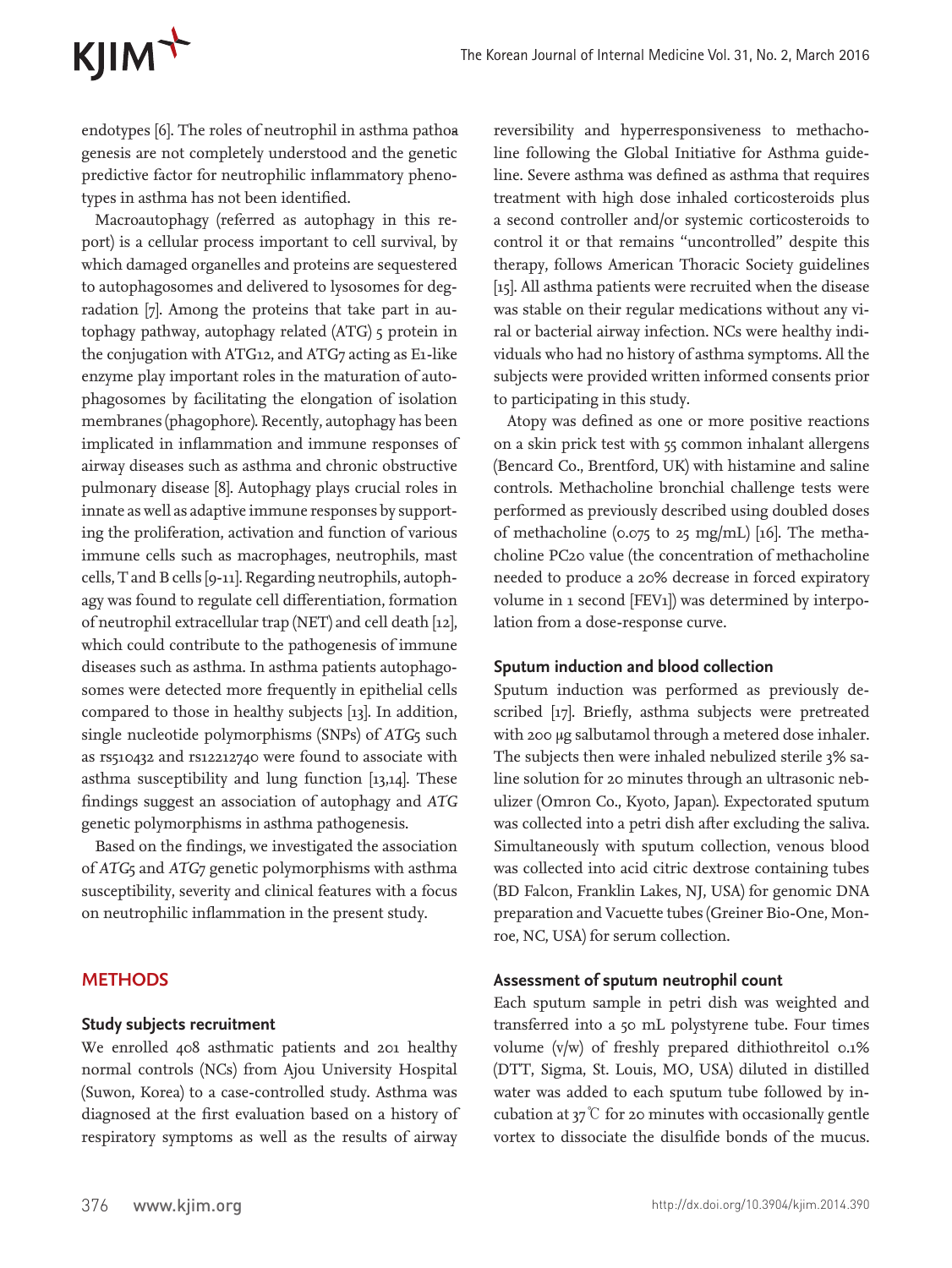

| Gene             | <b>SNP</b>           |           | Chromosome   | Location | <b>MAF</b> | <b>HWE</b><br>$(p \text{ value})$ |
|------------------|----------------------|-----------|--------------|----------|------------|-----------------------------------|
| ATG <sub>5</sub> | $-769$ T>C           | rs506027  | <sub>0</sub> | Promoter | 0.419      | 0.961                             |
|                  | $-335$ G>A           | rs510432  | $\circ$      | Promoter | 0.419      | 0.961                             |
|                  | $8830$ C $\text{ST}$ | rs573775  | <sub>0</sub> | Intron 1 | 0.331      | 0.530                             |
| ATG <sub>7</sub> | $-100$ A>G           | rs2594971 | 3            | Promoter | 0.32       | 0.530                             |
|                  | $25108$ G>C          | rs1375206 |              | Intron 1 | 0.342      | 0.012                             |

#### **Table 1. The single nucleotide polymorphisms of** *ATG***5 and** *ATG***7 in this study**

*p* values were obtained by chi-square tests in normal control group.

SNP, single nucleotide polymorphism; MAF, minor allele frequency; HWE, Hardy-Weinberg equilibrium.

| Table 2. The amplifying and extension primers and probes for ATG5 and ATG7 polymorphisms genotyping |  |  |  |  |
|-----------------------------------------------------------------------------------------------------|--|--|--|--|
|                                                                                                     |  |  |  |  |

| Gene             | Locus (SNP ID)          | Primer                                                                                                  |
|------------------|-------------------------|---------------------------------------------------------------------------------------------------------|
| ATG <sub>5</sub> | $-769T>C$ (rs506027)    | Forward: AGTCCAACTCCAAGAAGATTT<br>Reverse: GTCCCAGCTACTGGAGAGT<br>Genotyping: TTATTAGTAAGTTTACCAATTATTA |
|                  | $-335G > A (rs510432)$  | TaqMan assay, predesigned                                                                               |
|                  | 8830C>T (rs573775)      | TaqMan assay, predesigned                                                                               |
| ATG <sub>7</sub> | $-100A > G$ (rs2594971) | TaqMan assay, predesigned                                                                               |
|                  | 25108G>C (rs1375206)    | TaqMan assay, predesigned                                                                               |

SNP, single nucleotide polymorphism.

The reaction was stopped by added phosphate buffer saline (PBS) in a volume equal to the sputum plus DTT solution. The tubes were centrifuged at 1,500 rpm for 5 minutes. The cell pellet was resuspended in 50 mL PBS and filtered through a 40 μm nylon filter (Millipore, Bedford, MS, USA). Total cell count and cell viability were determined by staining with Trypan Blue (Sigma) and observing under an inverted microscope. To assess differential cell count, a cytospin slide of each sample was prepared, fixed with methanol and performed hematoxylin and eosin stain. All slides were overread (total 500 cells) and the samples with more than 80% squamous cells were excluded from analysis. Sputum neutrophil count was expressed as percentage of neutrophils among non-squamous cells in each sample.

### **SNP selection and genotyping**

Genomic DNA was prepared from peripheral blood samples using Puregene Blood Core Kit (Qiagen, Germantown, MD, USA) following the manufacturer's protocol. We screened for SNPs located on promoter and 5'-untraslated region (UTR) of *ATG*5 and *ATG*7 from 40 healthy Korean volunteers by direct sequencing. Three SNPs of *ATG*5 including –769T>C, –335G>A in promoter region and 8830C>T in 5'UTR, were selected. Two SNPs of *ATG*7, including –100 A>G in promoter and 25108G>C in 5'UTR, were selected. *ATG*5 and *ATG*7 are located on chromosome 6 and 3, respectively. The information of *ATG*5 and *ATG*7 polymorphisms are shown in Table 1. Minor allele frequency of all selected SNPs was over than 5%. Target SNPs were genotypes from all genomic DNA samples of study subjects using a primer extension method and the SNaPshot ddNTP primer extension kit (Applied Biosystems, Foster City, CA, USA) with primers shown in Table 2.

### **Preparation of** *ATG***5 constructs for promoter assays**

A 3201 base-pair DNA fragment that contains *ATG*5 –769T>C and –335G>A was amplified using the following primers: forward primer 5'-CTCTATCGA-TAGGTACCAAGTGATGGTTAGGGTTCATGG-3' and reverse primer 5'-GATCGCAGATCTCGAGGCCCTC-CGTGTTCTGCCTAA-3'. The 3' end of each primer (underlined) contains homologous sequences with *ATG*5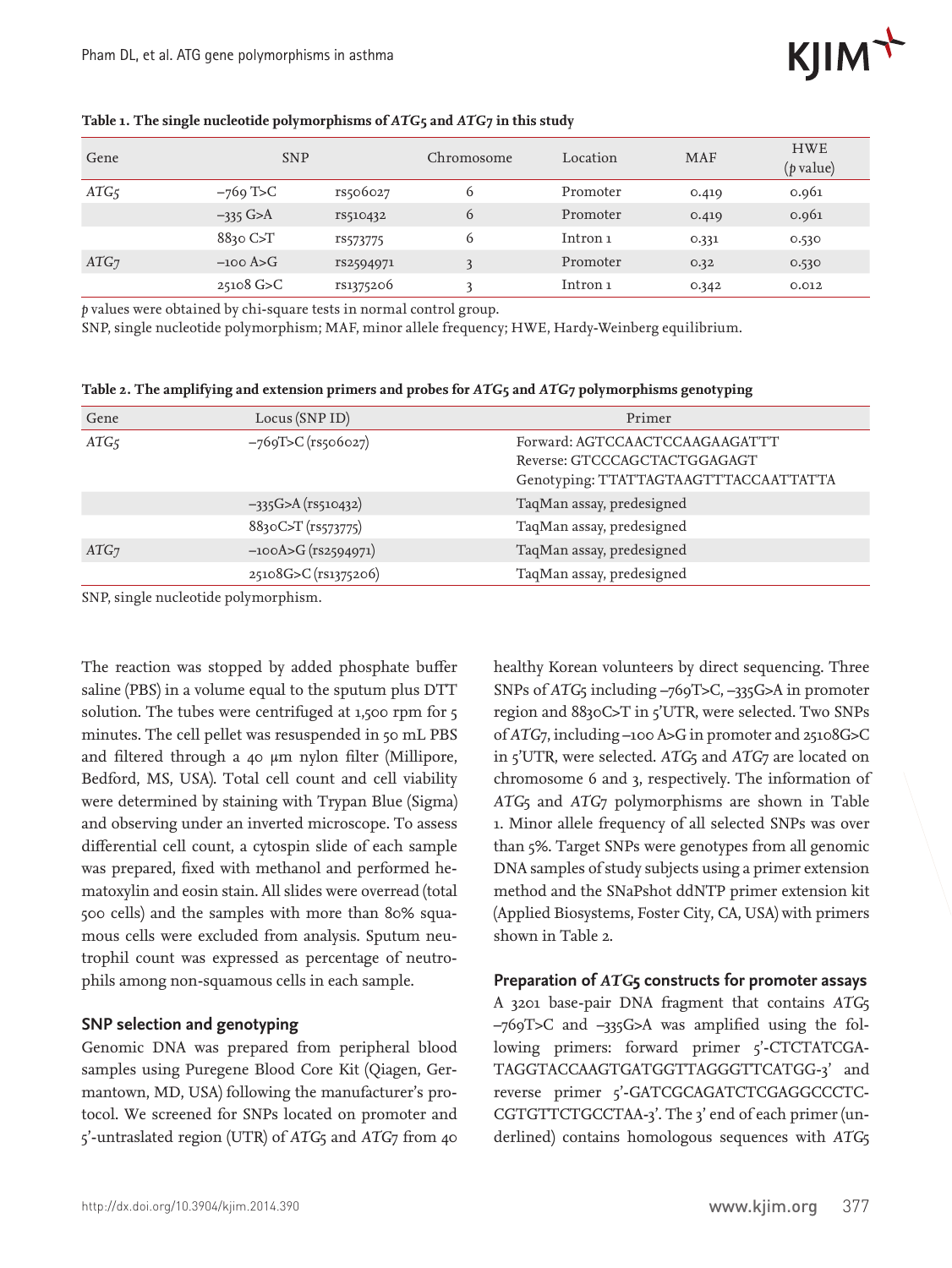

and the 5' ends contain 15-16 bases homologous to each end of the linear pGL3-basic vector (Promega, Madison, WI, USA). Linear vector was prepared using Kpn1 and Xho1 restriction enzymes (Takara, Shuzo, Japan). The PCR amplified fragments were gel-purified using Expin Gel kit (GeneAll, Seoul, Korea) and then cloned into the linear pGL3-basic vectors using In-fusion HD cloning kit (Clontech Laboratories Inc., Mountain View, CA, USA) following the manufacturer's manual.

# **Cell culture**

Human airway epithelial cell (A549) and human mast cell (HMC-1) were purchased from American Type Culture Collection (Manassas, VA, USA). A549 cells were cultured in RPMI-1640 and HMC-1 cells were cultured in Iscove's modified Dulbecco's medium (Gibco, Grand Island, NY, USA) supplemented with 10% heat-inactivated fetal bovine serum (FBS), 100 U/mL penicillin G sodium and 100 μg/mL of streptomycin sulfate (Gibco). The cells were maintained at 37oC in 5% CO2 humidified atmosphere.

#### **Endogenous mRNA expressions of** *ATG***5 and** *ATG***7**

Total mRNA was extracted from various cell lines using Easy-Blue reagent (Intron Biotechnology, Seongnam, Korea) according to the manufacturer's protocol. cDNA was synthesized by reverse transcription (RT)-PCR from 3 μg of total mRNA using MMLV-RTase (Promega) under optimized reaction condition (reaction buffer: 50 mM Tris-HCl pH 8.3, 17 mM KCl, 3 mM MgCl<sub>2</sub>, 10 mM DTT, 2 mM dNTP, 0.5 U/mL RNase inhibitors [Promega] at 42˚C for 1 hour 10 minutes and extanded at 70˚C for 10 minutes). The mRNA expression levels of *ATG*5 and *ATG*7 was evaluated by PCR using the specific primers (*ATG*5: forward 5'-TCTCTTGACTGCAGTACCTTTTC-3' and reverse 5'-CGTGTCTGATACTGTAAGCCTTT-3'; ATG7: forward 5'-CGACGCTCAGTAGCCTGTAG-3' and reverse 5'-TTTCTATCCCCTCCCCCTGG-3'), which was normalized by beta-actin mRNA expression level using specific primers (forward 5'-TCCTTCTGCATCCTGTC-GGC-3' and reverse 5'-CAAGAGATGGCCACGGCTGC-3').

### **Transient transfection and dual luciferase assay**

A549 cells were transfected with constructed plasmid DNA using lipofectamine (Invitrogen, Carlsbad, CA, USA) following the manufacturer's protocol. Briefly,  $1 \times$ 

105 cells/well were seeded onto 12-well plate to obtain 70% to 80% confluence. Cells were transfected with 1 μg of constructed plasmid DNA, 5 ng of *Renilla* plasmid DNA, 5 μL lipofectamine and grown for 48 hours. HMC-1 cells were transfected with plasmid constructs using a microporator (MP-100, Digital Bio Technology, Seoul, Korea) and Neon transfection system (Invitrogen). Each well of 12-well plate was filled with 1 mL of appropriate medium supplemented with 10% FBS. For each well, 5 x 10<sup>5</sup> cells mixed with constructed plasmid DNA (1 μg) and *Renilla* plasmid DNA (5 ng) were suspended in 10 μL of solution R. The mixture then was shocked at  $1,650$  V/20 mA/plus width 1 in the microporator pipette station containing 3 mL of solution E. Cells were then transferred into 12-well plate and incubated for 24 hours at 37°C in 5% CO $_{\textrm{\tiny{2}}}$  humidified atmosphere. Transfected cells were lysed with passive lysis buffer (Promega). 10 μL of each lysate was applied to a dual-luciferase reporter assay (Promega) using a Clarity Luminescence microplate reader (BioTek, Winooski, VT, USA) following the manufacturer's protocol. The pGL3-control (Promega) and promoter-less pGL3-basic vectors were used as positive and negative control, respectively. Transfection and luciferase assays were replicated in three independent experiments.

### **Measurement of serum interleukin 8 by ELISA**

Levels of serum interleukin 8 (IL-8) in were measured by using an enzyme-linked immunosorbent assay (ELISA) kit (Endogen, Woburn, MA, USA) according to the manufacturer's protocol.

### **Statistical analysis**

The chi-square test with one degree of freedom was used to test the frequency of each SNP for significant departure from the Hardy-Weinberg equilibrium in NC group; and *p* values of less than 0.01 were considered statistically significant [18]. The haplotype block pattern was constructed using Haploview version 4.2 (http:// haploview.software.informer.com/4.2/). Haplotypes that had frequency of more than 5% were selected for statistical analysis.

Clinical characteristics were compared between the two study groups using Student *t* test and chi-square test. Differences in genotype and haplotype frequencies between the study groups were examined by a lo-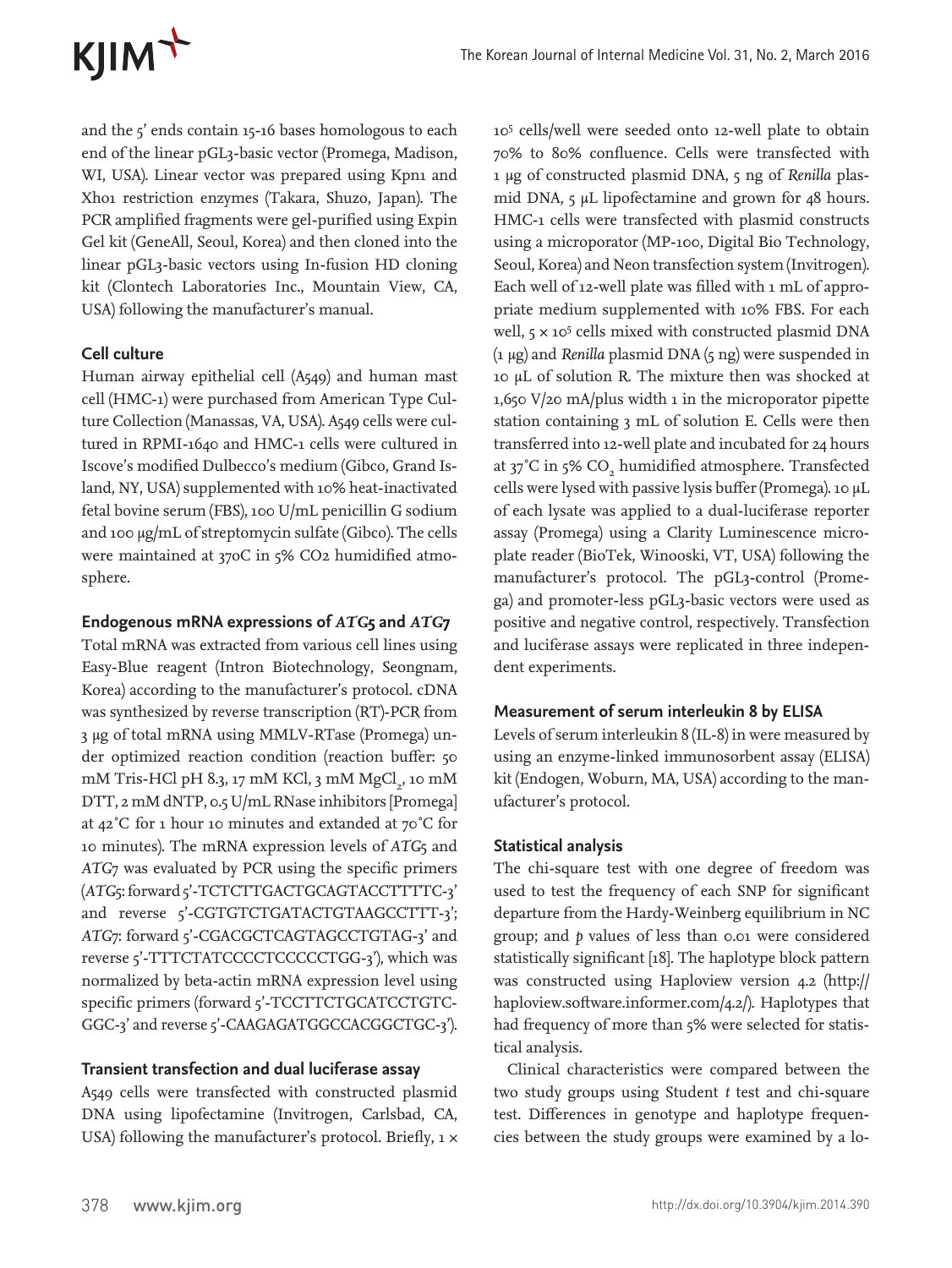

#### **Table 3. Clinical characteristics of study subjects**

| Characteristic             | Asthma $(n = 408)$ | $NC(n = 201)$   | p value                |
|----------------------------|--------------------|-----------------|------------------------|
| Age, yr                    | $42.4 \pm 13.3$    | $28.6 \pm 12.3$ | $<$ 0.001 <sup>a</sup> |
| Male sex                   | 164/399(41.1)      | 91/180(50.6)    | $0.018^b$              |
| Smoking                    | 60/136(44.1)       | $6/48$ (12.5)   | 0.003 <sup>b</sup>     |
| Atopy                      | 215/353(60.9)      | 24/104(23.1)    | $<$ 0.001 $b$          |
| Severe asthma              | 64/369(17.3)       | NA              | NA.                    |
| FEV1% predicted            | $84.2 \pm 21.9$    | <b>NA</b>       | <b>NA</b>              |
| Metacholine PC20, mg/mL    | $8.1 \pm 16.3$     | NA              | NA                     |
| Sputum neutrophil count, % | $53.6 \pm 34.8$    | <b>NA</b>       | <b>NA</b>              |
| Total IgE, IU/L            | $402.8 \pm 710.9$  | NA              | NA                     |

Values are presented as mean ± SD or number (%).

NC, normal control; FEV1, forced expiratory volume in 1 second; NA, not available.

<sup>a</sup>p values were obtained using one way analysis of variance (ANOVA).

b *p* values were obtained using chi-square test.

gistic regression analysis with codominant, dominant and recessive models after accounting for age and sex as covariates. Generalized linear models were applied to compare sputum neutrophil count and serum IL-8 level according to genotypes and haplotypes distribution in the asthma group. The statistical analyses used IBM SPSS version 20 (IBM Co., Armonk, NY, USA) and *p* values of less than 0.05 were considered statistically significant.

# **RESULTS**

### **Clinical characteristics of study subjects**

Table 3 demonstrates the clinical characteristics of study subjects. Asthma patients were older than NCs (42.4  $\pm$ 13.3 vs. 28.6 ± 12.3, *p* < 0.001). Smoking and atopy rate were significantly higher in the asthma group compared to those of NC group  $(p = 0.003$  and  $p < 0.001$ , respectively). Among asthma patients, 17.3% were classified as severe asthma. Mean sputum neutrophil count of the asthma group was 53.6% ± 34.8%.

# **Allele, genotype and haplotype frequency of** *ATG***5 and** *ATG***7 polymorphisms**

The distributions of the three SNPs of *ATG*5 and two SNPs of *ATG*7 did not depart significantly from the Hardy-Weinberg equilibrium in NC group ( $p > 0.01$  for all SNPs) (Table 1). All the SNPs of each *ATG*5 and *ATG*7



**Figure 1.** Linkage disequilibrium plot of *ATG*5 (A) and *ATG7* (B) genetic polymorphisms using Haploview with confidence bounds color scheme. All single nucleotide polymorphisms were in strong linkage disequilibrium.

were in strong linkage disequilibrium (Fig. 1). Interestingly, the two promoter SNPs of *ATG*5 gene (–769T>C and –335G>A) were in a complete linkage disequilibrium in our study population; consequently, the statistically analyzed data of –335G>A were shown as the representatives for the two *ATG*5 promoter SNPs. Three common haplotypes (HT1 [AC], HT2 [GT], HT3 [GC]) for *ATG*5 –335G>A and 8830C>T; and two common haplotypes (HT1 [AG], HT2 [GC]) for the two SNPs of *ATG*7 were constructed using Haploview software. The haplotypes that have a frequency more than 5% were selected for analysis. The distribution of genotypes and haplotypes of *ATG*5 and *ATG*7 polymorphisms in the two study groups was not significantly different (Tables 4 and 5); and no significant differences in those distributions were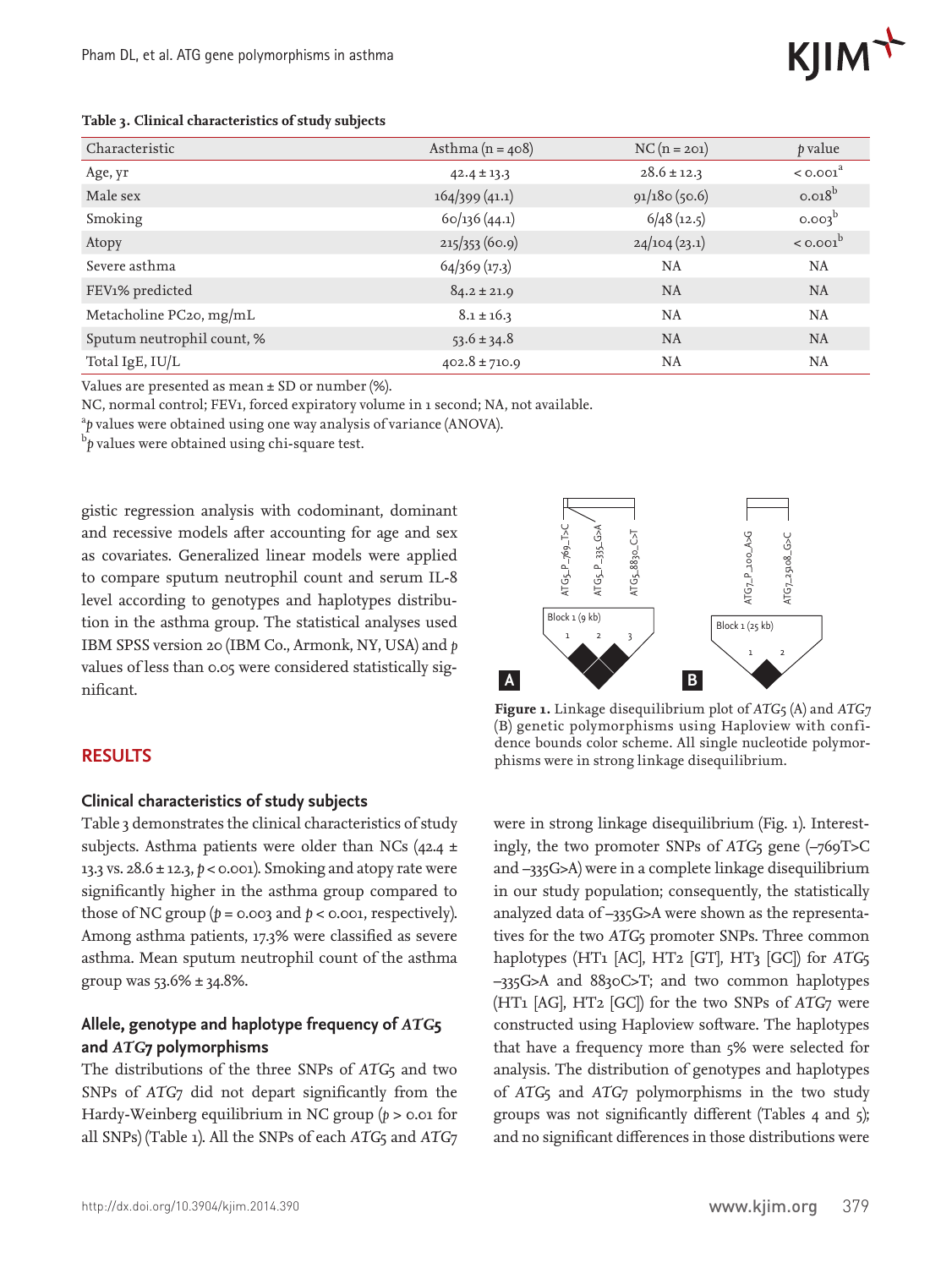

| SNP/HT               | Genotype                         | Asthma $(n = 408)$ | Normal control $(n = 201)$ | p value |
|----------------------|----------------------------------|--------------------|----------------------------|---------|
| $-335$ G>A           | GG                               | 133/404 (32.9)     | 66/200(33.0)               | 0.238   |
|                      | GA                               | 175/404(43.3)      | 100/100(50.0)              | 0.275   |
|                      | AA                               | 96/404 (23.8)      | 34/200(17.0)               | 0.386   |
| $8830$ C $\text{ST}$ | CC                               | 177/406 (43.6)     | 93/201(46.3)               | 0.442   |
|                      | CT                               | 182/406(44.8)      | 84/201(41.8)               | 0.097   |
|                      | <b>TT</b>                        | 47/406 (11.6)      | 24/201(11.9)               | 0.998   |
| $HT1$ $[AC]$         | HT1/HT1                          | 96/396 (24.2)      | 34/198 (17.2)              | 0.197   |
|                      | $HT1/-$                          | 172/396 (43.4)     | 98/198 (49.5)              | 0.339   |
|                      | $-/-$                            | 128/396 (32.3)     | 66/198(33.3)               | 0.237   |
| HT2 [GT]             | HT2/HT2                          | 46/396 (11.6)      | 24/198(12.1)               | 0.337   |
|                      | $HT2$ -                          | 175/396 (44.2)     | 83/198(41.9)               | 0.776   |
|                      | $-/-$                            | 175/396 (44.2)     | 91/198 (46.0)              | 0.108   |
| $HT3$ [GC]           | HT <sub>3</sub> /HT <sub>3</sub> | 15/396(3.8)        | 16/198(8.1)                | 0.631   |
|                      | $HT3/-$                          | 131/396(33.1)      | 67/198(33.8)               | 0.918   |
|                      | $-/-$                            | 250/396 (63.1)     | 115/198(58.1)              | 0.314   |

#### **Table 4. Distribution of genotypes and haplotypes of** *ATG***5 genetic polymorphisms into the two study groups**

Values are presented as number (%). Each *p* value was calculated using the codominant, dominant and recessive models. Logistic regression analysis was applied to control age and sex as covariates.

SNP, single nucleotide polymorphism; HT, haplotype.

|  |  | Table 5. Distribution of genotypes and haplotypes of ATG7 genetic polymorphisms into the two study groups |
|--|--|-----------------------------------------------------------------------------------------------------------|
|  |  |                                                                                                           |

| SNP/HT      | Genotype | Asthma $(n = 408)$ | Normal control $(n = 201)$ | p value |
|-------------|----------|--------------------|----------------------------|---------|
| $-100$ A>G  | AA       | 185/402(46.0)      | 86/201(42.8)               | 0.427   |
|             | AG       | 189/402(47.0)      | 100/201(49.8)              | 0.999   |
|             | GG       | 28/402(7.0)        | 15/201(7.5)                | 0.313   |
| $25108$ G>C | GG       | 168/403(41.7)      | 78/200 (39.0)              | 0.467   |
|             | GC       | 202/403 (50.1)     | 107/200(53.5)              | 0.785   |
|             | CC       | 33/403(8.2)        | 15/200(7.5)                | 0.274   |
| $HT1$ [AG]  | HT1/HT1  | 166/399(41.6)      | 78/200 (39.0)              | 0.503   |
|             | $HT1/-$  | 200/399(50.1)      | 107/200(53.5)              | 0.747   |
|             | $-/-$    | 33/399(8.3)        | 15/200(7.5)                | 0.294   |
| $HT2$ [GC]  | HT2/HT2  | 28/399(7.0)        | 14/200(7.0)                | 0.490   |
|             | $HT2$ -  | 188/399(47.1)      | 100/200 (50.0)             | 0.327   |
|             | $-/-$    | 183/399(45.9)      | 86/200(43.0)               | 0.845   |

Values are presented as number (%). Each *p* value was calculated using the codominant, dominant and recessive models. Logistic regression analysis was applied to control age and sex as covariates.

SNP, single nucleotide polymorphism; HT, haplotype.

noted according to severity of asthma (Tables 6 and 7).

# **Clinical characteristics according to** *ATG***5 and** *ATG***7 polymorphisms**

Fig. 2A shows the comparison of clinical characteristics

according to the distributions of *ATG*5 genotypes in the asthma group. Asthmatics that carried GA/AA genotype at *ATG*5 –335G>A had significantly higher sputum neutrophil counts compared to those carrying GG genotypes (59.5% ± 33.5% vs. 39.8% ± 34.9%, *p* = 0.025). Asth-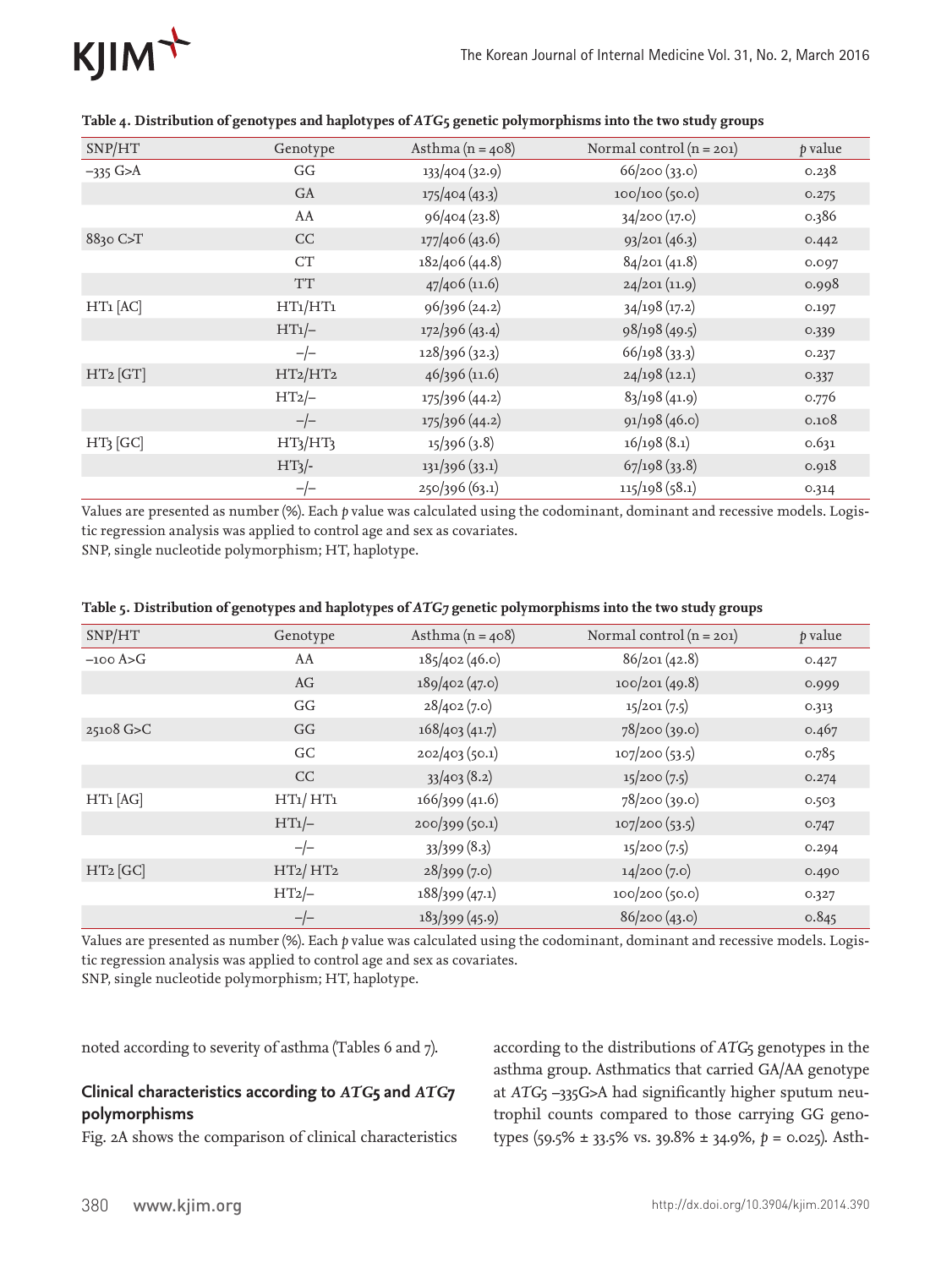

| SNP/HT       | Genotype                         | Severe asthma $(n = 64)$ | Non-severe asthma $(n = 305)$ | p value |
|--------------|----------------------------------|--------------------------|-------------------------------|---------|
| $-335$ G>A   | GG                               | 21/64(32.8)              | 99/301(32.9)                  | 0.773   |
|              | GA                               | 26/64(40.6)              | 130/301 (43.2)                | 0.609   |
|              | AA                               | 17/64 (26.6)             | 72/301(23.9)                  | 0.994   |
| 8830 C>T     | CC                               | 29/64(45.3)              | 133/303 (43.9)                | 0.659   |
|              | CT                               | 24/64(37.5)              | 138/303 (45.5)                | 0.178   |
|              | <b>TT</b>                        | 11/64(17.2)              | 32/303(10.6)                  | 0.767   |
| $HT1$ $[AC]$ | HT1/HT1                          | 17/62(27.4)              | 72/295 (24.4)                 | 0.622   |
|              | $HT1/-$                          | 26/62(41.9)              | 127/295(43.1)                 | 0.800   |
|              | $-/-$                            | 19/62 (30.6)             | 96/295 (32.5)                 | 0.560   |
| HT2 [GT]     | HT2/HT2                          | 11/62(17.7)              | $31/295$ (10.5)               | 0.687   |
|              | $HT2$ -                          | 22/62(35.5)              | 133/295(45.1)                 | 0.656   |
|              | $-/-$                            | 29/62 (46.8)             | 131/295 (44.4)                | 0.136   |
| $HT3$ [GC]   | HT <sub>3</sub> /HT <sub>3</sub> | 2/62(3.2)                | 10/295(3.4)                   | 0.241   |
|              | $HT3/-$                          | 16/62(25.8)              | 104/295(35.3)                 | 0.163   |
|              | $-/-$                            | 44/62 (71.0)             | 181/295(61.4)                 | o.867   |

### **Table 6. Distribution of genotypes and haplotypes of** *ATG***5 genetic polymorphisms in asthma group according to asthma severity**

Values are presented as number (%). Each *p* value was calculated using the codominant, dominant and recessive models. Logistic regression analysis was applied to control age and sex as covariates. SNP, single nucleotide polymorphism; HT, haplotype.

| тале 7. Distribution of genotypes and haptotypes of ATG7 genetic porymorphisms in astimia group according to astimia |          |                          |                               |                |  |  |  |
|----------------------------------------------------------------------------------------------------------------------|----------|--------------------------|-------------------------------|----------------|--|--|--|
| severity                                                                                                             |          |                          |                               |                |  |  |  |
| SNP/HT                                                                                                               | Genotype | Severe asthma $(n = 64)$ | Non-severe asthma $(n = 305)$ | <i>b</i> value |  |  |  |
| $\sim$ $\sim$ $\sim$                                                                                                 |          | 16.1.1                   | $01$ , $(02$                  |                |  |  |  |

**Table 7. Distribution of genotypes and haplotypes of** *ATG7* **genetic polymorphisms in asthma group according to asthma** 

| SNP/HT      | Genotype | Severe asthma $(n = 64)$ | Non-severe asthma $(n = 305)$ | p value |
|-------------|----------|--------------------------|-------------------------------|---------|
| $-100$ A>G  | AA       | 27/64(42.2)              | 138/299 (46.2)                | 0.397   |
|             | AG       | 30/64(46.9)              | 141/299(47.2)                 | 0.175   |
|             | GG       | $7/64$ (10.9)            | 20/299(6.7)                   | 0.740   |
| $25108$ G>C | GG       | 23/64(35.9)              | 126/300 (42.0)                | 0.151   |
|             | GC       | 32/64(50.0)              | 151/300 (50.3)                | 0.069   |
|             | CC       | 9/64(14.1)               | 23/300(7.7)                   | 0.439   |
| $HT1$ [AG]  | HT1/HT1  | 23/64(35.9)              | 124/296(41.9)                 | 0.155   |
|             | $HT1/-$  | 32/64(50.0)              | 149/296 (50.3)                | 0.075   |
|             | $-/-$    | 9/64(14.1)               | 23/296(7.8)                   | 0.441   |
| $HT2$ [GC]  | HT2/HT2  | $7/64$ (10.9)            | 20/296(6.8)                   | 0.418   |
|             | $HT2/-$  | 30/64(46.9)              | 140/296 (47.3)                | 0.769   |
|             | $-/-$    | 27/64(42.2)              | 136/296 (45.9)                | 0.182   |

Values are presented as number (%). Each *p* value was calculated using the codominant, dominant and recessive models. Logistic regression analysis was applied to control age and sex as covariates.

SNP, single nucleotide polymorphism; HT, haplotype.

matics carrying CC/CT genotype at *ATG*5 8830C>T had significantly lower FEV1% predicted values compared to the carriers of TT genotype  $(83.3\% \pm 22.1\% \text{ vs. } 92.3\%)$ ± 19.2%, *p* = 0.021). Additionally, the prevalence of asthmatics with FEV1% predicted value < 80% tended to be higher in those carrying *ATG*5 8830 CC/CT genotype than in those carrying TT genotype  $(41.0\%$  vs. 22.6%,  $p =$ 0.053). Fig. 2B shows that asthmatics carrying *ATG*5 HT1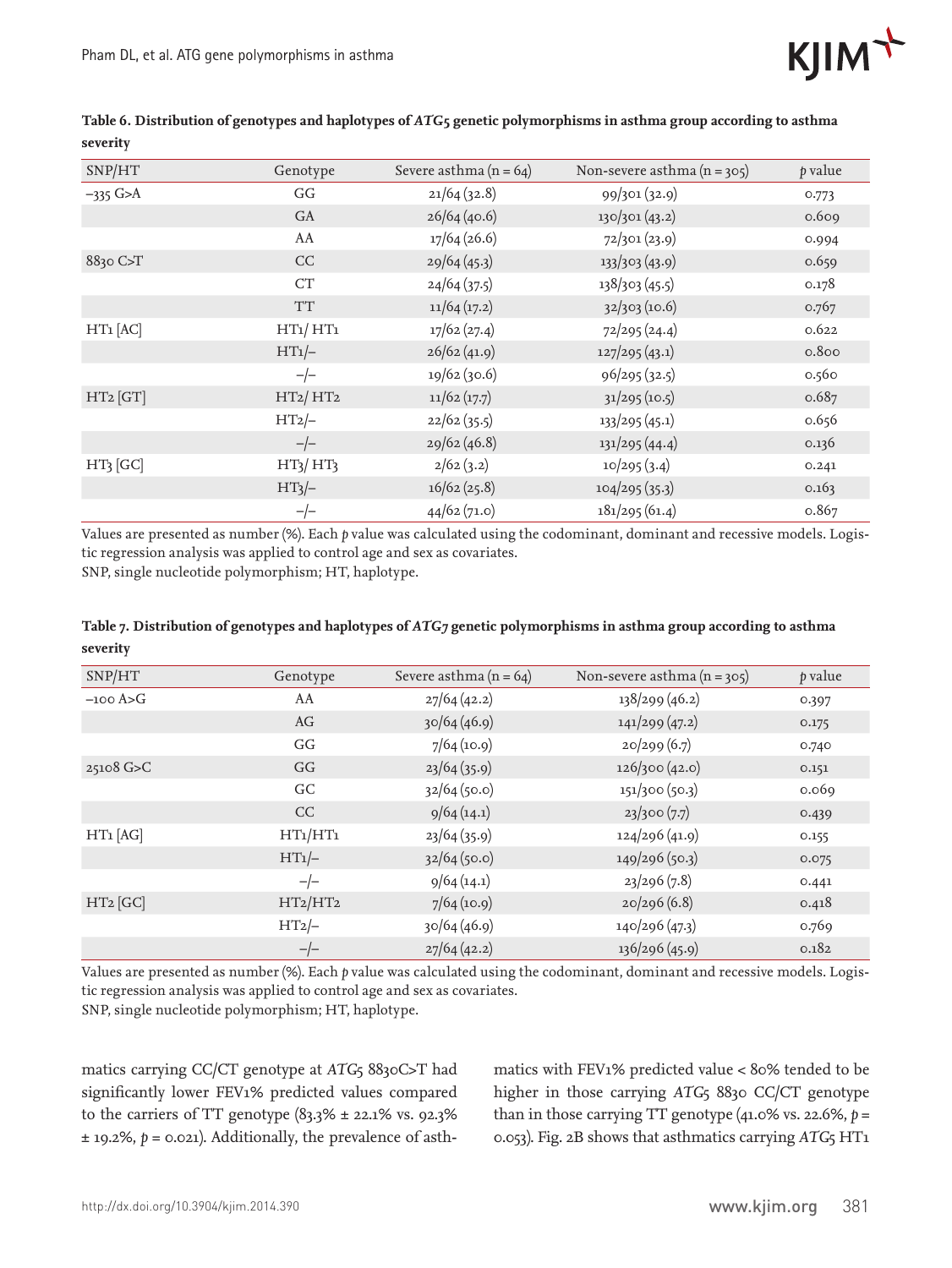# **KJIM**



**Figure 2.** Comparison of clinical parameters according to the genotypes of *ATG*5 and *ATG*7 polymorphisms in asthmatic patients. (A) Clinical parameters according to the genotypes of ATG<sub>5</sub> -335 G>A and 8830C>T. (B) Clinical parameters according to the HT1 [AC] and HT3 [GC] of *ATG*5 polymorphisms. (C) Serum levels of interleukin (IL) 8 according to *ATG*7 –100A>G and 25108G>C. A *p* value was obtained by generalized linear models adjusted for age and sex as covariates.

[AC] haplotype had a significantly higher sputum neutrophil count compared to non-carriers  $(58.9\% \pm 33.6\%)$ vs. 39.6% ± 35.5%, *p* = 0.037); while asthmatic carriers of HT3 [GC] haplotype had a slightly but significantly lower sputum neutrophil count compared to non-carriers (43.5% ± 35.1% vs. 60.1% ± 33.6%, *p* = 0.049). No associations of HT2 [GT] with clinical parameters were noted.

Regarding *ATG*7 polymorphisms (Fig. 2C), serum IL-8 levels were significantly higher in asthmatic carriers of GG genotype at –100A>G as well as those carrying CC



**Figure 3.** Functional promoter activities of *ATG*5 polymorphisms. DNA fragments containing Ht1 [CA] or Ht2 [TG] of *ATG*5 –769T>C and –335G>A were cloned into pGL3-basic vectors. Plasmid constructs were transfected into A549 cells (A) and HMC-1 cells (B). Promoter activities of the DNA fragments were evaluated by dual-luciferase report assays. Transfections and luciferase assays were performed in three independent experiments (total  $n = 9$ ). Values are presented as mean ± SD; A *p* value was obtained by one way ANOVA.

genotype at 25108G>C compared to the carriers of AA/ AG and GG/GC genotypes ( $137 \pm 445$  pg/mL vs. 24.2  $\pm 55.5$ ) pg/mL, *p* = 0.001; 123 ± 418 pg/mL vs. 24.5 ± 55.9 pg/mL, *p* = 0.003; respectively).

# **Transcriptional activity of** *ATG***5 promoter polymorphisms**

In order to select the target cell lines to investigate the functional promoter activity of *ATG*5 promoter polymorphisms, we evaluated the endogenous expression of *ATG*5 in various human cell lines including lung epithelial cell (A549), bronchial epithelial cell (Beas-2B), promyelocytic leukemia cell (HL-60), leukemic monocyte lymphoma cell (U937) and mast cell (HMC-1). A549 and HMC-1 cell line, known to play role in asthma pathogenesis, were selected based on their high expressions of *ATG*5 (data not shown).

We constructed two DNA fragments that contained Ht1 [CA] with two minor alleles, and Ht2 [TG] with two major alleles of *ATG*5 promoter SNPs as described in the Method section for dual luciferase assays. Plasmids with DNA fragments containing major haplotype exhibited significantly higher luciferase activity compared to those containing minor haplotype in both A549 ( $p <$  0.01) (Fig. 3A) and HMC-1 cells (*p* < 0.001) (Fig. 3B).

# **DISCUSSION**

Previous reports demonstrated the associations of *ATG*5,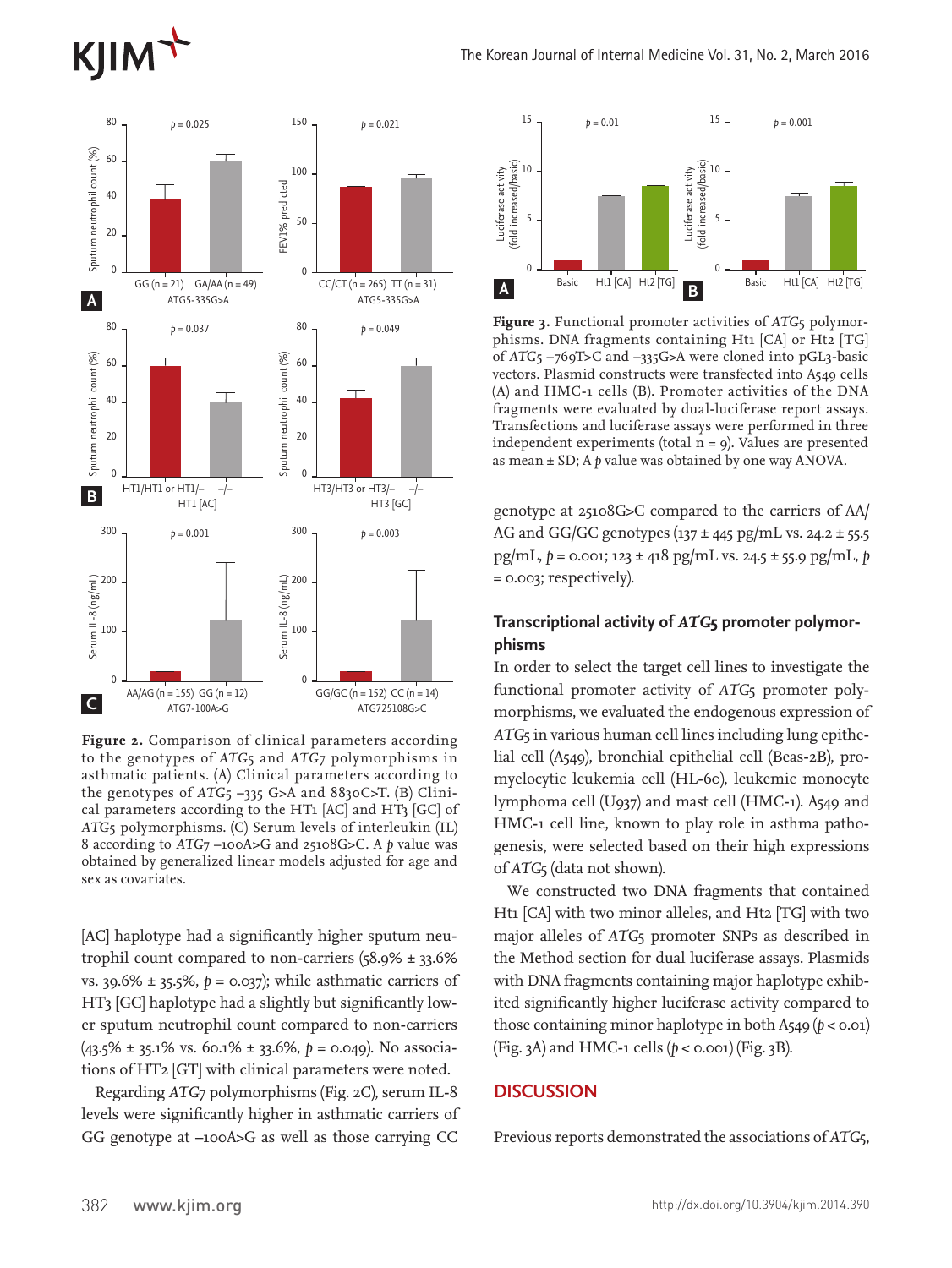# $K$  $\text{I} \text{I} \text{M}$ <sup>+</sup>

but not *ATG*7, polymorphisms with asthma susceptibility and lung function [13,14]. In the present study with Korean adult asthmatics, we identified two promoter SNPs of *ATG*5, –769T>C and –335G>A, associated with sputum neutrophil count; and two SNPs of *ATG*7 gene, –100A>G and 25108G>A, associated with serum level of IL-8.

In a previous genome wide association study with White/Caucasian children asthmatics, allele G of *ATG*5 –335G>A (rs510432) was found to be associated with increased asthma risk. In the present study, the association of *ATG*5 –335G>A with asthma susceptibility was not noted; however, GA/AA genotypes at *ATG*<sub>5</sub> –335G>A was associated with a higher sputum neutrophil count in adult asthmatic patients. Intriguingly, the two *ATG*5 promoter SNPs were in a complete linkage equilibrium in our study population, which explains the same finding observed in regards to the sputum neutrophil count in association with *ATG*<sub>5</sub> –769T>C. These findings suggested a possibly functional effect of the two *ATG*5 promoter SNPs on transcriptional activity.

Martin et al. [14] demonstrated that *ATG*<sub>5</sub> -335G allele increased a higher promoter activity compared to A allele; and two asthma-associated transcription factors, STAT1 and C-Fos, were assumed to bind to *ATG*5 –335G>A. Consistently, we found that Ht1 [TG] of *ATG*5 –769T>C and –335G>A enhanced significantly higher promoter activity compared to Ht2 [CA]. We do not have a direct evidence to explain for that the major haplotype of *ATG*5 promoter polymorphisms was associated with lower sputum neutrophil counts but enhanced the higher promoter activity. However, Yousefi et al. [19] identified a calpain-dependently cleaved fragment of mouse ATG5 protein related to spontaneous neutrophil apoptosis, which was independent to autophagy process. In addition, ATG5 could contribute to cell death by interaction with Fas-associated protein with death domain under the stimulation of interferon gamma (INF-γ) [20]. Because the formation of autophagosome in mouse only needs a small amount of *ATG*5 [21], the overexpression of *ATG*5 in human, which is affected by *ATG*5 promoter polymorphisms, probably increases intracellular autophagy levels and/or elicits neutrophil apoptosis mediated by the *ATG*5 cleaved fragment.

Asthmatics carrying C allele of *ATG*5 8830C>T had a lower FEV1% predicted value than carriers of the TT genotype. However, we did not observe a difference in the transcriptional activity of the two alleles of this SNP (data not shown). In the present study population, we observed that all subjects carrying *ATG*<sub>5</sub> –335A allele concomitantly carried *ATG*5 8830C allele; however the reverse linkage was not found. This linkage explained for that HT1 [AC] and HT3 [GC] of *ATG*5 –335G>A and 8830C>T were associated only with sputum neutrophil count, but not FEV1% predicted value. This finding suggests that the two SNPs of *ATG*5 could play role in asthma pathogenesis by different mechanisms, which needs to be revealed by further studies.

GG genotype at *ATG*7 –100A>G and CC genotype at *ATG*7 25108G>C was also found to be associated with high serum levels of IL-8, a major chemoattractant and stimulator of neutrophils. However, these two variants did not exhibit different transcriptional activities in our transfection and luciferase assay system (data not shown).

The fact that the two promoter SNPs of *ATG*5 and the two SNPs of *ATG*7 were all associated with neutrophilic inflammatory markers suggested an interaction between the two genes. However, we did not find the associations of *ATG*5 and *ATG*7 polymorphisms in genegene interactions with asthma susceptibility as well as asthma clinical parameters in the present study (data not shown). This finding suggests independent roles of the two genes in neutrophilic inflammation of asthma.

Autophagy machinery was identified in murine as well as human neutrophils [22,23]. Reactive oxygen species (ROS) possibly trigger and regulate autophagy in neutrophils and other cell types [23,24]. Inflammatory cells including neutrophils that are recruited into the asthmatic airways produced greater ROS levels compared to those in normal subjects [25]. Concomitantly, greater number of double membrane autophagosomes were depicted in airway epithelial cells and fibroblast from asthmatics compared to those from healthy subjects [13]. These findings suggested a high level of autophagy occurring in cells that are involved in asthma pathogenesis, including neutrophils.

It is not fully understood if autophagy is a harmful or protective mechanism in asthma. However, autophagy has been known to protect the cells from damage or even cell death, as well as be essential for the survival, differentiation and function of various kinds of cell in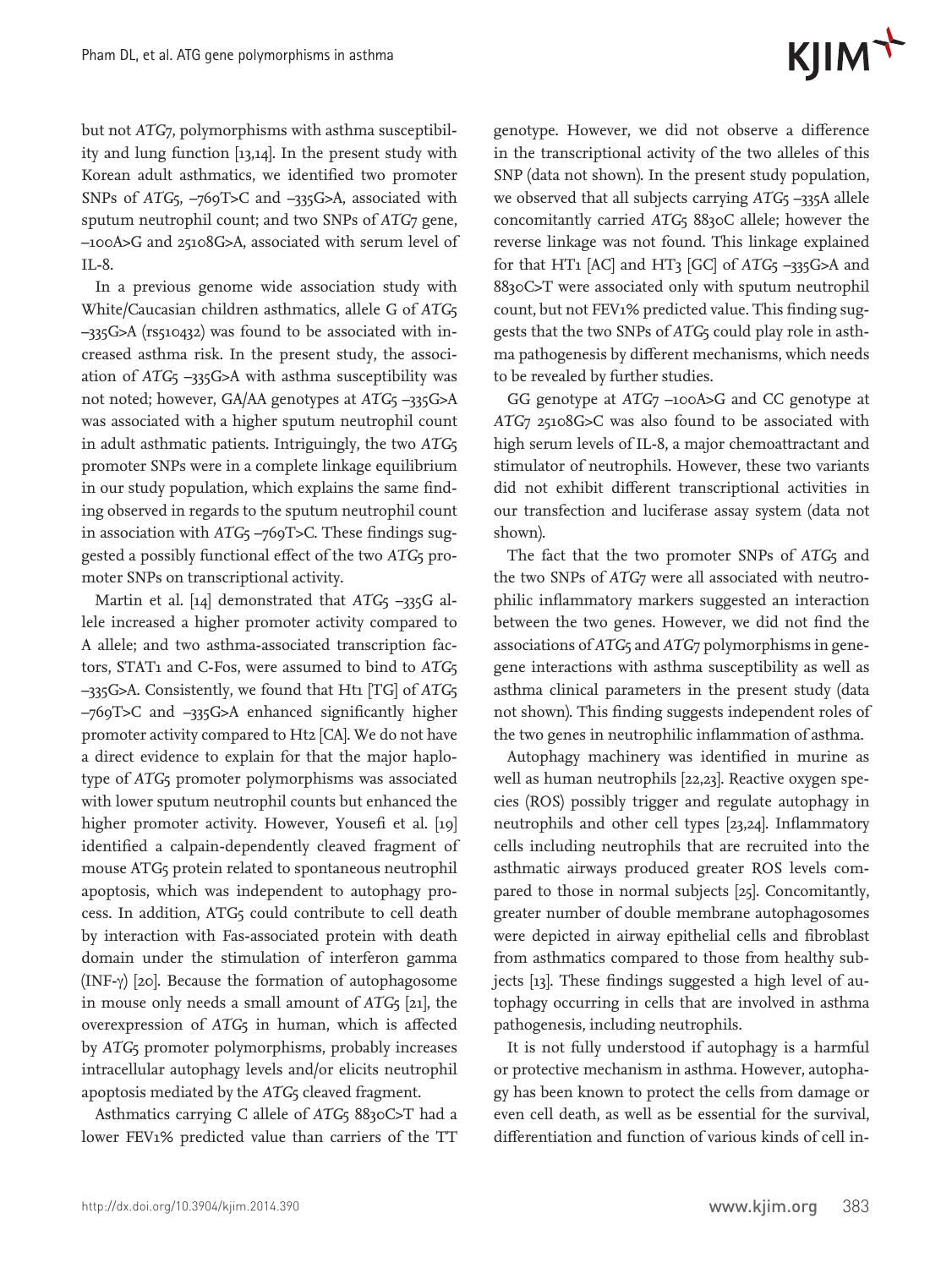volved in inflammatory and immune responses [10,26- 28]. Consequently, autophagy is able to augment the effects of immune cells to prolong airway inflammation that increase asthma severity. In addition, respiratory viral infection, which could lead to asthma exacerbation, also could activate ATG genes and autophagy [29]. Concurrently, Remijsen et al. [12] demonstrated that autophagy is crucial for the formation of NET which was identified in airways of allergic asthma patients and could be triggered by IL-8 [30,31]. NET is a structure composited by DNA net with histones and coated by several proteins such as neutrophil elastase and myeloperoxidase released from activated neutrophils. The role of NET in asthma pathogenesis is under investigations; however, neutrophil enzymes that coat the NET may damage the airway epithelia [32]. IL-8 levels, sputum neutrophil counts and NETs are all increased in neutrophilic asthmatics, and likely contribute to asthma severity [32-35]. Additionally, both neutrophils and IL-8 are features of difficult-to-treat asthma [36]. These findings suggest a potent role of autophagy in neutrophil activation which may enhance the severity of asthma.

We had a limitation in investigating the gene-environment interaction in the present study, which could be strictly evaluated by a further prospective study. In addition, larger cohorts and further functional studies are needed to reveal the role of autophagy and ATG genes in the pathogenesis of asthma.

We provide evidence showing the association of *ATG*5 and *ATG*7 gene polymorphisms with several markers of neutrophilic asthma phenotype, and the different functional effects of *ATG*5 promoter SNPs on transcriptional activities. The findings suggest a role of *ATG* genetic polymorphisms and autophagy machinery in neutrophil survival and function, which may contribute to the neutrophilic airway inflammation in asthma.

# **KEY MESSAGE**

- 1. *ATG*5 and *ATG*7 genetic polymorphisms were associated with several makers for neutrophilic asthma phenotype such as sputum neutrophil counts and serum interleukin 8 levels.
- 2. *ATG* gene polymorphisms and autophagy machinery could contribute to neutrophilic airway inflammation in asthma pathogenesis.

# **Conflict of interest**

No potential conflict of interest relevant to this article was reported.

# **Acknowledgments**

This study was supported by a grant of the Korean Health 21 R&D Project, Ministry of Health and Welfare, Republic of Korea (HI14C2628).

# **REFERENCES**

- 1. Lotvall J, Akdis CA, Bacharier LB, et al. Asthma endotypes: a new approach to classification of disease entities within the asthma syndrome. J Allergy Clin Immunol 2011;127:355-360.
- 2. Holgate ST. Mechanisms of asthma and implications for its prevention and treatment: a personal journey. Allergy Asthma Immunol Res 2013;5:343-347.
- 3. Fahy JV. Eosinophilic and neutrophilic inflammation in asthma: insights from clinical studies. Proc Am Thorac Soc 2009;6:256-259.
- 4. Jo EJ, Kim MY, Lee SE, et al. Eosinophilic airway inflammation and airway hyperresponsiveness according to aeroallergen sensitization pattern in patients with lower airway symptoms. Allergy Asthma Immunol Res 2014;6:39-46.
- 5. Schleich FN, Manise M, Sele J, Henket M, Seidel L, Louis R. Distribution of sputum cellular phenotype in a large asthma cohort: predicting factors for eosinophilic vs neutrophilic inflammation. BMC Pulm Med 2013;13:11.
- 6. Douwes J, Gibson P, Pekkanen J, Pearce N. Non-eosinophilic asthma: importance and possible mechanisms. Thorax 2002;57:643-648.
- 7. Deretic V, Saitoh T, Akira S. Autophagy in infection, inflammation and immunity. Nat Rev Immunol 2013;13:722- 737.
- 8. Ryter SW, Choi AM. Autophagy in the lung. Proc Am Thorac Soc 2010;7:13-21.
- 9. Bhattacharya A, Eissa NT. Autophagy and autoimmunity crosstalks. Front Immunol 2013;4:88.
- 10. Mihalache CC, Simon HU. Autophagy regulation in macrophages and neutrophils. Exp Cell Res 2012;318:1187- 1192.
- 11. Ushio H, Ueno T, Kojima Y, et al. Crucial role for autophagy in degranulation of mast cells. J Allergy Clin Immu-